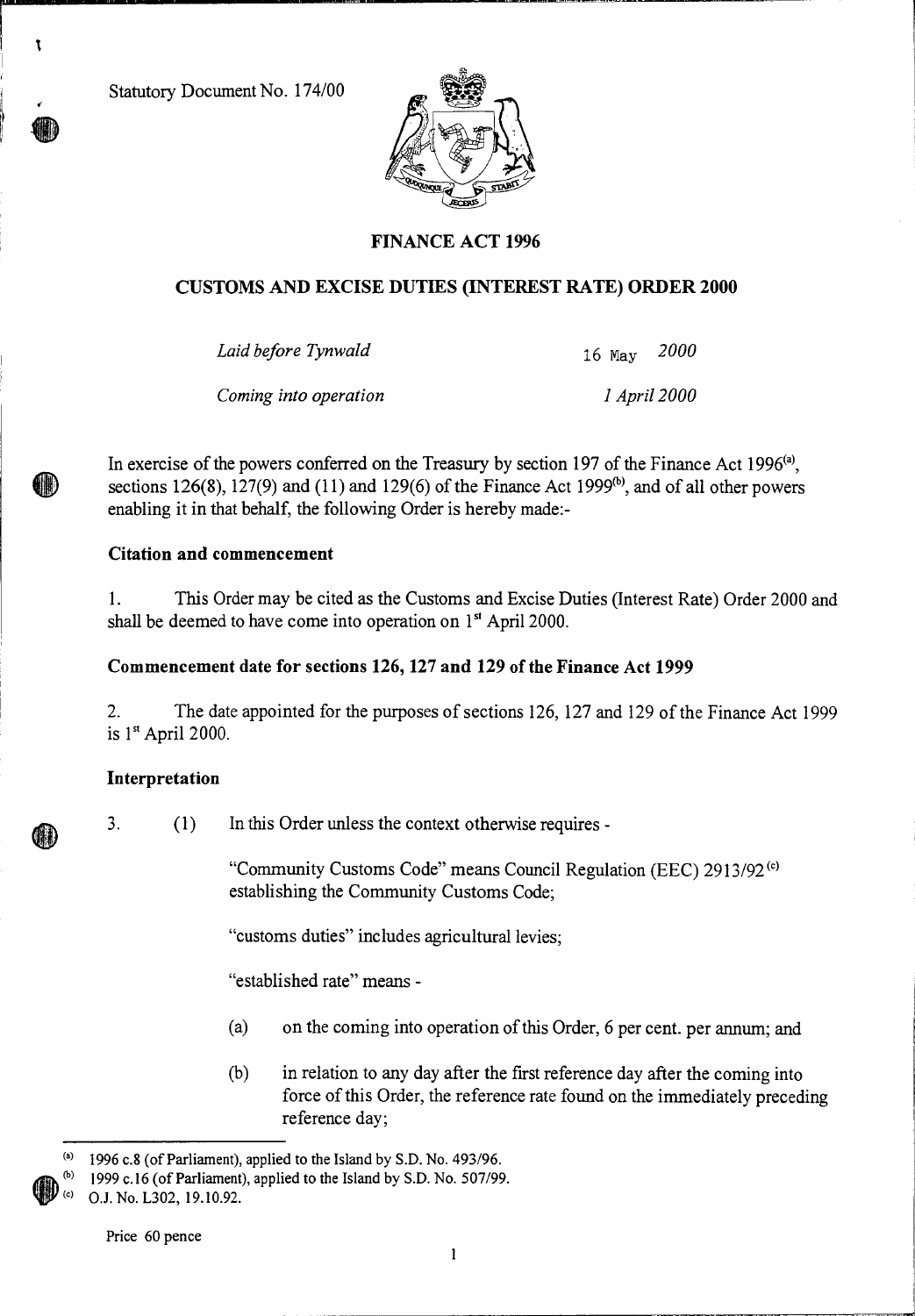"operative day" means the sixth day of each month;

"reference day" means the twelfth working day before the next operative day;

the "relevant enactments" are those referred to in articles  $4(1)$  and  $5(1)$ ;

"working day" means any day other than a non-business day within the meaning of section 92 of the Bills of Exchange Act  $1883^{(d)}$ .

(2) In this Order the reference rate found on a reference day is the percentage per annum found by averaging the base lending rate in the United Kingdom at the close of business on that day of -

- (a) Bank of Scotland,
- (b) Barclays Bank Plc,
- (c) Lloyds-TSB Bank Plc,
- (d) H.S.B.C. Bank Plc,
- (e) National Westminster Bank Plc,
- (f) The Royal Bank of Scotland Plc,

and, if the result is not a whole number, rounding the result to the nearest such number, with any result midway between the two whole numbers rounded down.

## **Applicable rate of interest payable to the Treasury in connection with customs duties**

4. (1) For the purposes of section 126 of the Finance Act 1999, the rate applicable under section 126 shall, subject to paragraph (2), be 8.5 per cent.

(2) Where on any reference day after the coming into operation of this Order, the reference rate found on that day differs from the established rate, the rate applicable under section 126 of the Finance Act 1999 for the purposes of Article 232 of the Community Customs Code (interest on duty not paid within the prescribed period) shall, from the next operative day, be the percentage per annum determined in accordance with the formula specified in paragraph (3).

- (3) The formula specified in this paragraph is
	- $RR + 2.5$

where RR is the reference rate referred to in paragraph (2).

## **Applicable rate of interest payable by the Treasury in connection with customs duties**

5. (1) For the purposes of section 127 of the Finance Act 1999 the prescribed rate of interest shall be 5 per cent.

 $(V, p.310.$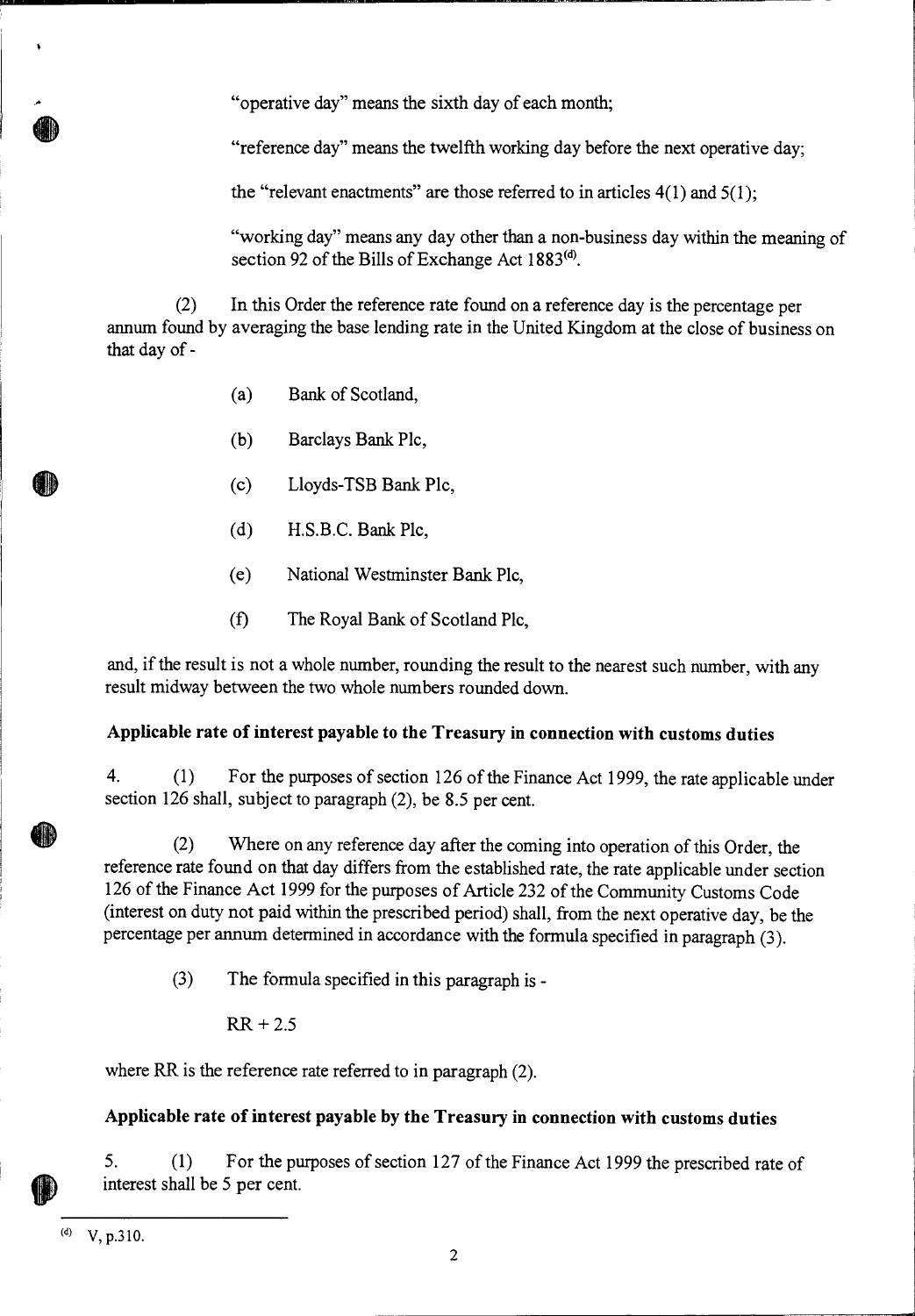(2) Where, on a reference day after the coming into operation of this Order, the reference rate found on that date differs from the established rate, the prescribed rate applicable under section 127 of the Finance Act 1999 shall, from the next operative day, be the percentage per annum determined in accordance with the formula specified in paragraph (3).

(3) The formula specified in this paragraph is -

RR - 1

ŧ

where RR is the reference rate referred to in paragraph (2).

### **Effect of change in applicable rate**

6. Where the rate applicable under section 126 of the Finance Act 1999 changes on an operative day by virtue of this Order, that change shall have effect for periods beginning on or after the operative day in relation to interest running from before that day as well as in relation to interest running from, or from after that day.

7. Where the rate applicable under section 127 of the Finance Act 1999 changes on an operative day by virtue of this Order, the rate in force immediately prior to any change shall continue to have effect for periods immediately prior to the change and so on in the case of any number of successive changes.

### **Minimum amount of interest payable in connection with Customs Duty**

8. Where interest charged on arrears of customs duty payable to the Treasury is computed in accordance with section 126(2) of the Finance Act 1999 and, in any case, is less than £25 the amount of interest charged in that case is (instead of being the amount computed) to be taken to be £25.

## **Amendment to Air Passenger Duty (Interest Rate) Regulations 1998**

9. In regulation  $2(2)$  of the Air Passenger Duty (Interest Rate) Regulations 1998<sup>(e)</sup> -

- (a) for "Lloyds Bank plc" substitute "Lloyds-TSB Bank plc", and
- (b) for "Midland Bank plc" substitute "HSBC Bank plc".

Made this  $\int \sqrt{u^2 + 4} du$  of  $\int \sqrt{u^2 + 4} du$  2000

Minister for the Treasury

 $(6)$  S.D. No. 528/98.